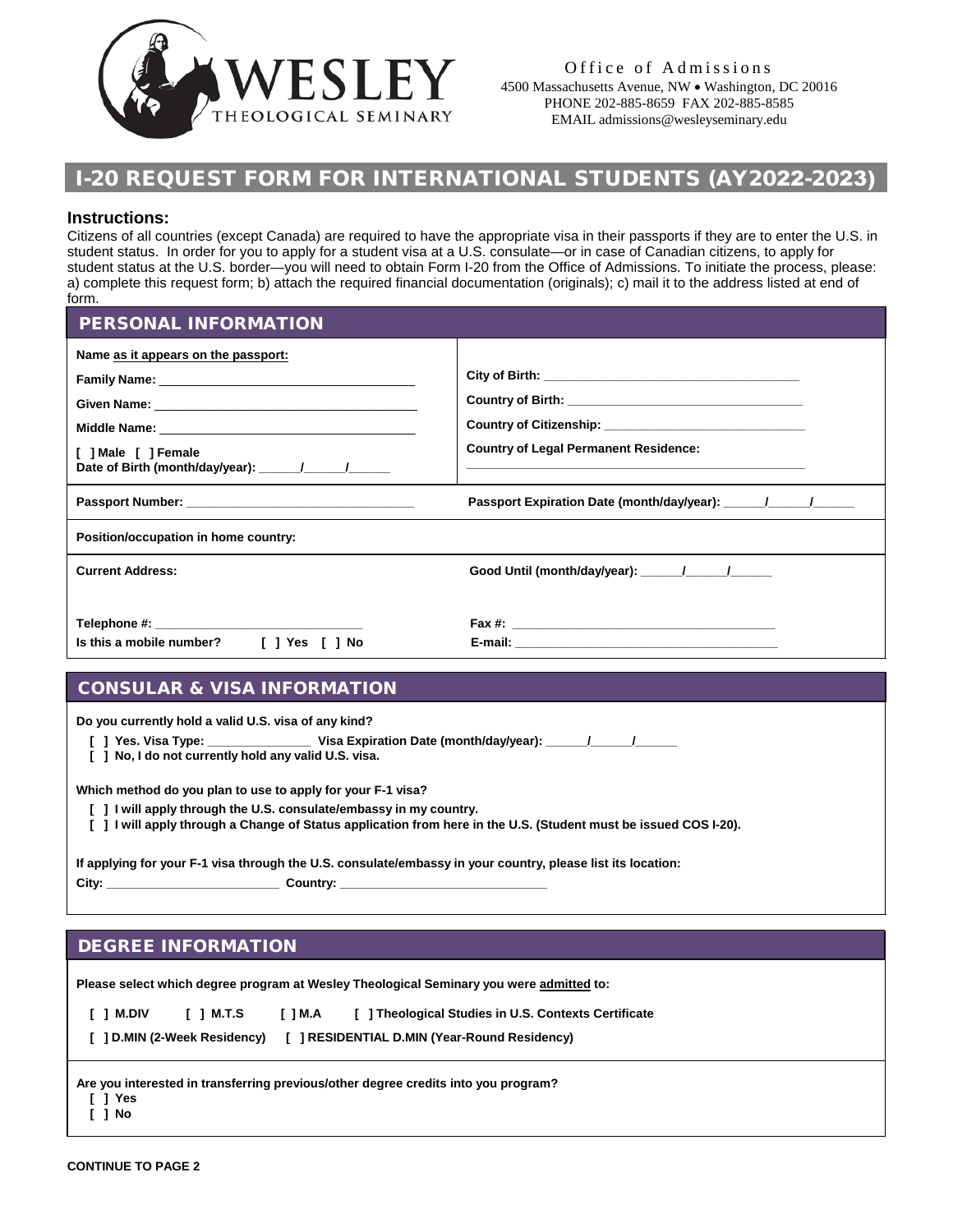### DEPENDENTS STATEMENT

**Please select the statement that applies to you.**

**\*Dependents are defined as a spouse, or child under the age of 21.**

**Will any dependents be joining you in the U.S. as your dependents\* while you are here in F-1 status?**

- **[ ] No dependents will be joining me in the U.S. (Please ignore the "Dependents Information" section on page 3.)**
- **[ ] My family will travel with me. (Please complete the "Dependents Information" section on page 3.)**
- **[ ] My family will join me in the U.S. after I have already arrived. (Please complete the "Dependent Information" on page 3.)**

### FINANCIAL VERIFICATION

Federal and Seminary regulations require that an F-1 student visa applicant submit evidence of the ability to provide minimum living expenses for him/herself and any dependents in the U.S. while affiliated with Wesley Theological Seminary. Please refer to page 4 for additional expenses that international students should account for beyond the minimum expenses listed here.

#### **F-1 Student Cost of Attendance for an Individual\*, Academic Year 2022-2023 (10-Month Budget)**

**\*\*Please ask the admissions office for costs of bringing a spouse and/or children. Proof of additional funds is needed if you intend on bringing a spouse and/or children.** 

#### **Financial Verification Documentation**

Please provide evidence that you have the financial resources to cover your stay in the U.S. If you are bringing any dependents with you (spouse and/or children) you must also provide proof of sufficient funds for them. Provide documentation, in English, of any financial support available to you for your first year of study at Wesley (grant award letters, loan certification, bank statements, etc.) All financial documents must be originals. The total of all financial support needs to meet or exceed the total estimated budget of money.

List of acceptable documents to be attached:

- Students who are receiving any financial aid (including scholarships) from sources outside of Wesley need to attach a copy of the award letter. It is not necessary to attach your Wesley scholarship award letters.
- $\Box$  Students using their personal savings need to submit at least the two most recent official bank statements from their bank accounts showing that sufficient funds are available. These statements cannot be more than 3 months old.
- Students whose financial support comes from family members or organizations need to submit the following two documents:
	- o Statement of support from the sponsoring family member/organization confirming that s/he is willing to support the student during her/his studies at Wesley (include specific amount of money they will offer per year and number of years. Letter must indicate student's name and degree program).
		- o An official bank statement from the sponsor's account showing that sufficient funds are available<br>
		Neither of these documents can be more than 3 months old.
	- $\circ$  Neither of these documents can be more than 3 months old.<br> $\circ$  Note: If your support will come from a source in the U.S. you
	- Note: If your support will come from a source in the U.S., you will need to submit a Form I-134 available at <http://www.uscis.gov/files/form/i-134.pdf>

### **Summary of Sources of Funding**

I will receive financial support from the following sources:

| <b>TOTAL</b> | per year   |  |
|--------------|------------|--|
|              | per ______ |  |
|              | $per \$    |  |
|              | per        |  |
|              | per        |  |

*I hereby certify that the above statements, and supporting documentation, are true and correct to the best of my knowledge. I understand that a false statement or falsification of supporting documentation will disqualify me for issuance of Form I-20 from Wesley Theological Seminary.* 

**Signature of Applicant: \_\_\_\_\_\_\_\_\_\_\_\_\_\_\_\_\_\_\_\_\_\_\_\_\_\_ Date: \_\_\_\_\_\_\_\_\_\_\_\_\_\_\_\_\_\_\_\_\_\_\_\_\_\_\_\_\_\_\_\_\_\_\_\_\_\_\_**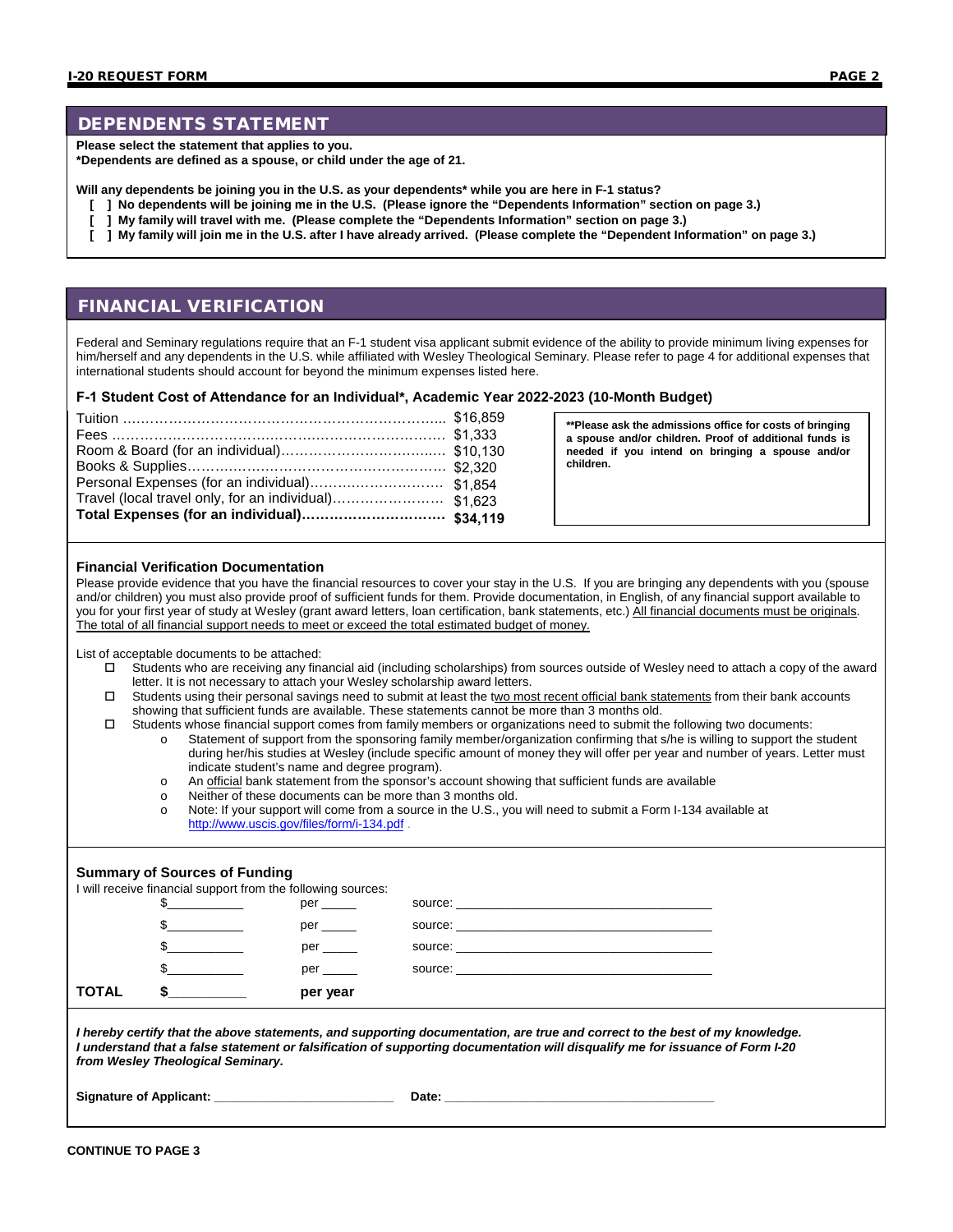## ADDITIONAL REQUIREMENTS

### **International Student Deposit**

Please include a check or money order for payment of the International Student Deposit when submitting this form. For those interested in direct wire transfer, please contact JaNice Parks is admissions for wire transfer instructions [\(jparks@wesleyseminary.edu\)](mailto:jparks@wesleyseminary.edu).

International students must place a deposit on account with the Business Office. This deposit (\$500 for a single student and \$1,000 for a student coming with family) must be received prior to the issuing of the I-20. This deposit will be held as an emergency fund while the student is enrolled in the seminary. The deposit may be used for emergencies (e.g., medical expenses, a death in the family, etc.) but it must be maintained at this level throughout the student's study at Wesley. This money is refunded once a student completes their degree or officially withdraws from the seminary.

#### **Passport(s)**

Please include passport copies for yourself and all of your dependents when you return this form.

### DEPENDENT INFORMATION

### **NOTE: IF YOU DO NOT INTEND ON BRINGING ANY DEPENDENTS, YOU MAY SKIP THIS SECTION AND CONTINUE TO PAGE 4.**

| Each family member who will join you in the U.S. in F-2 dependent status must have a Form I-20 immigration document issued in his/her own |
|-------------------------------------------------------------------------------------------------------------------------------------------|
| name. Please use this page to provide the information needed to prepare these documents. Please include a copy of their passport when you |
| return this form.                                                                                                                         |

### **First Dependent:**

| City of Birth: <u>Alexander City of Birth:</u><br>Country of Citizenship: example and the contract of the contract of the contract of the contract of the contract of the contract of the contract of the contract of the contract of the contract of the contract of the contra<br>Country of legal residency: example and a series of the state of the state of the state of the state of the state of the state of the state of the state of the state of the state of the state of the state of the state of t                                                                                                                                                                                                                                                                              | Gender: [ ] Male [ ] Female<br>Relationship to you: [ ] Spouse [ ] Child |  |
|-------------------------------------------------------------------------------------------------------------------------------------------------------------------------------------------------------------------------------------------------------------------------------------------------------------------------------------------------------------------------------------------------------------------------------------------------------------------------------------------------------------------------------------------------------------------------------------------------------------------------------------------------------------------------------------------------------------------------------------------------------------------------------------------------|--------------------------------------------------------------------------|--|
| <b>Second Dependent:</b>                                                                                                                                                                                                                                                                                                                                                                                                                                                                                                                                                                                                                                                                                                                                                                        |                                                                          |  |
| Family Name: Name: Name and South Assembly Name and South Assembly Name and South Assembly Name and South Assembly<br>City of Birth: <u>Alexander City of Birth:</u><br>Country of Citizenship: example and the contract of the contract of the contract of the contract of the contract of the contract of the contract of the contract of the contract of the contract of the contract of the contra                                                                                                                                                                                                                                                                                                                                                                                          | Gender: [ ] Male [ ] Female<br>Relationship to you: [ ] Spouse [ ] Child |  |
| <b>Third Dependent:</b>                                                                                                                                                                                                                                                                                                                                                                                                                                                                                                                                                                                                                                                                                                                                                                         |                                                                          |  |
| Family Name: Name: Name of the Second Contract of the Second Contract of the Second Contract of the Second Contract of the Second Contract of the Second Contract of the Second Contract of the Second Contract of the Second<br>First Name: <u>______________________________</u><br>City of Birth: <u>Alexander State of Birth:</u><br>Country of Citizenship: example and the contract of the contract of the contract of the contract of the contract of the contract of the contract of the contract of the contract of the contract of the contract of the contra                                                                                                                                                                                                                         | Gender: [ ] Male [ ] Female<br>Relationship to you: [ ] Spouse [ ] Child |  |
| <b>Fourth Dependent:</b>                                                                                                                                                                                                                                                                                                                                                                                                                                                                                                                                                                                                                                                                                                                                                                        |                                                                          |  |
| Family Name: Name: Name and South Assembly Name: Name and Assembly Name and Assembly Name and Assembly Name and Assembly Name and Assembly Name and Assembly Name and Assembly Name and Assembly Name and Assembly Name and As<br>First Name: <u>______________________________</u><br>City of Birth: <b>City of Birth:</b><br>Country of Citizenship: example of the control of the control of the control of the control of the control of the control of the control of the control of the control of the control of the control of the control of the con<br>Country of legal residency: Lease and the state of the state of the state of the state of the state of the state of the state of the state of the state of the state of the state of the state of the state of the state of th | Gender: [ ] Male [ ] Female<br>Relationship to you: [ ] Spouse [ ] Child |  |